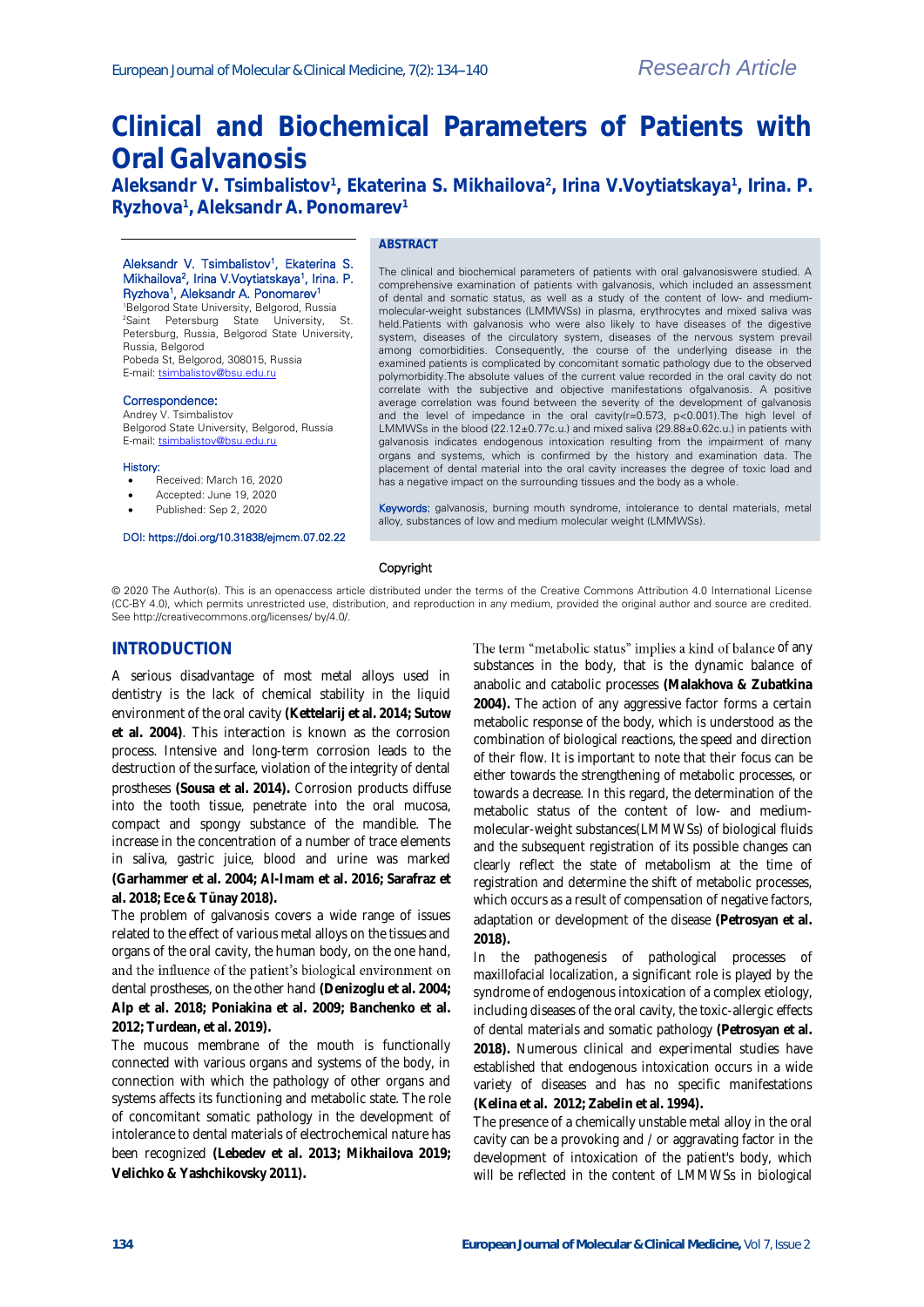fluids of the body. Therefore, the study of clinical and biochemical parameters of dental patients with oral galvanosis is a promising direction in dentistry and will allow you to choose pathogenetically based tactics for the management of this group of patients.

The purpose of this study is to investigate the clinical and biochemical parameters of patients with oral galvanosis.

## **MATERIALS AND METHODS**

Under the supervision there were 223 patients with galvanosis (group III) aged from 35 to 77 years. The followup period was  $15.2 \pm 1.4$  years. All patients had previously undergone orthopedic treatment in order to replace dentition defects with non-removable prosthetics, which, from the patients' point of view, was the cause for the appearance of uncomfortable sensations and intolerance. Group II consisted of 124patients aged from 38 to 76 with non-removable prosthetics in the oral cavity, made, among other things, of metal alloys, without complaints and intolerance to dental materials. I (control) group is represented by 40 healthy people without prosthetics in the oral cavity.

Clinical examination of patients included a thorough collection of life anamnesis and disease. Particular attention was paid to the assessment of dental and somatic status with the measurement of impedance in the oral cavity and the magnitude of the galvanic current.

A study was conducted on the content of LMMWSs in plasma, erythrocytes and mixed saliva in three groups of patients using an SF-2000 spectrophotometer for liquid and solid transparent samples combined with a personal computer. Blood sampling was performed in the first half of the day on an empty stomach from the cubital vein. A mixed saliva sampling was carried out in the morning before the meal. Fifteen minutes before the mouth was rinsed with a glass of distilled water. The collection of mixed saliva began ten minutes after rinsing into a sterile tube and lasted fifteen minutes. The resulting mixed saliva was filtered using funnels with Shot filters and a system of ground flasks. Deposition of macromolecular proteins of mixed saliva and blood was performed with a solution of trichloroacetic acid with a concentration of 150 g / l in a 1: 2 ratio. The obtained samples were centrifuged after five minutes at 3000 rpm for twenty minutes. The resulting supernatants were diluted with distilled water in a ratio of 1: 9 and photometric in parallel with the control solutions. The final result was calculated by integral measurement of the area of the figure formed by the abscissa axis and the obtained extinction values for each type of definition (mixed saliva, plasma and erythrocytes).

Statistical data processing on a personal computer was carried out using the STATISTICA for Windows software system (version 10.0). The differences were regarded as significant at  $p < 0.001 - 0.05$ .

## **RESULTS AND DISCUSSION**

The level of individual tolerance to dental materials is a variable value, changing under the influence of common diseases, hormonal changes, aging processes. Women of middle age (45-59 years) are more often diagnosed galvanosis. Analysis of the frequency of occurrence of galvanosis is presented in Figure 1.



**Figure 1: The distribution of patients with galvanosis by gender and age.**

Analysis of the concomitant diseases of patients with galvanosis showed a high incidence of diseases of the digestive system (K00-K93) (54.71%,  $\chi^2$ =17.729; p<0.001;

r=0.282; OR=2.29 [1.55;3.39]), including gastritis and duodenitis (K29)  $(\chi^2=28.881; p<0.001; r=0.355; OR=3.24)$ [2.09;5.01]).There was a high statistically significant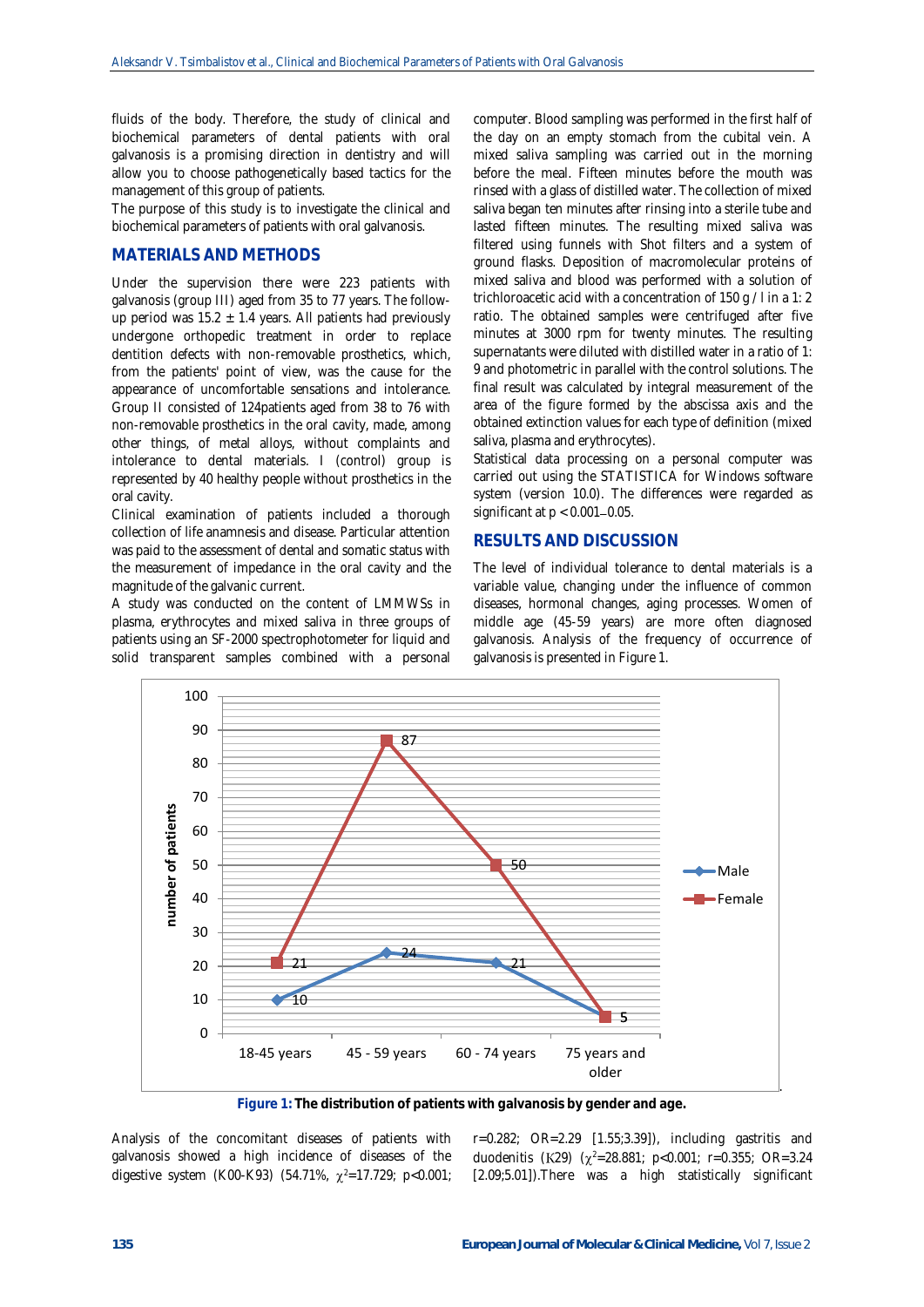incidence of diseases characterized by high blood pressure in patients with galvanosis (110-115) (32.73%,  $\chi^2$ =6.987; p=0,009; r=0.179; OR=1.79 [1.16;2.77]), as well as diseases of the nervous system (18.83%,  $\chi^2$ =6.38; p=0.012; r=0.171; OR=5.64 [3.33;9.53]).

Concomitant diseases in various combinations were detected in patients of groups II and III. As a rule, one patient with galvanosis has 2-3 nosological forms of diseases of various organs and systems or a combination of them  $(2.68\pm0.11)$ , whereas in group II patients - 1-2 diseases  $(1.27 \pm 0.13)$  (p<0.001).

The appearance of complaints and clinical manifestations of patients with galvanosis is not a direct result of the electroplating process, but a reaction to it, which occurs as a result of a change in the body's sensitivity to galvanic current. Galvanic current occurs immediately after the placement of alloys with different electrochemical activity into the oral cavity. However, the clinical development of galvanosis arises later, which indicates the reactive nature of this pathological condition. The appearance of the disease is usually delayed from the moment of implantation of prosthetics, and this period can be quite long (Fig. 2).



**Figure 2: The ratio of terms of use of the latest prosthetics/ terms of symptoms of galvanosis.**

Each subsequent non-removable prostheticleads to the next, sometimes aggressive effect of the dental material on the tissues and organs of the oral cavity, the organism as a whole. In such conditions, the likelihood of symptoms of galvanosis will be determined by the reactivity of the human body, on the one hand, and quality, compliance with the technology of manufacturing non-removable prosthetics, on the other hand. The appearance of intolerance symptoms, on average, occurred after the third prosthetics  $(3.67 \pm 0.08)$ . However, data analysis revealed no significant correlation between the number of episodes of prosthetics and the appearance of symptoms of galvanosis.

The main complaints of patients with galvanosis were: burning of the oral mucosa (98.21%), dryness of the oral mucosa (74.44%), change in taste (74.44%) and taste of metal, bitterness, acid in the oral cavity (84.75%). Edema of the oral mucosa was indicated by 17.49% of patients, increased salivation - 13.9% of patients, deterioration of general well-being - 6.73% and exacerbation of concomitant somatic pathology - 5.38%. An objective examination of only 10.3% of the patients examined with galvanosis revealed dryness of the oral mucosa. In other cases, apparently, there were paresthetic complaints of a feeling of dryness without its external clinical manifestations.

Disturbance of taste sensations, the appearance of metal taste, bitterness or acids indicate intensely occurring electrochemical processes between metal alloys in the oral cavity.

Most of the patients with galvanosis experienced the burning sensation of the oral mucosa (83.35%), decreased or disappeared during the meal. Quite often, a burning sensation occurred only at the point of contact of the mucous membrane with the non-removable prosthetic (79.82%). In 55.07% of cases, after the removal of the prosthetics, which caused the appearance of symptoms of galvanosis, paresthetic burning sensations persisted. Thus, prosthetics for these patients was a provoking factor contributing to the development of burning mouth syndrome. An increase in the duration of stay in the oral cavity of the prosthetics, which causes the appearance of symptoms of galvanosis, leads to a longer persistence of burning sensation of the oral mucosa ( $r = 0.688$ ,  $p < 0.001$ ).

In 69.95% of observations of patients with galvanosis, the oral mucosa was without visible pathological changes. Lichenoid changes of the oral mucosa were detected in 20.18% of cases, catarrhal inflammation of the oral mucosa in 18.83% of cases, swelling of the oral mucosa in 4.93% and petechial hemorrhages in 2.69% of cases.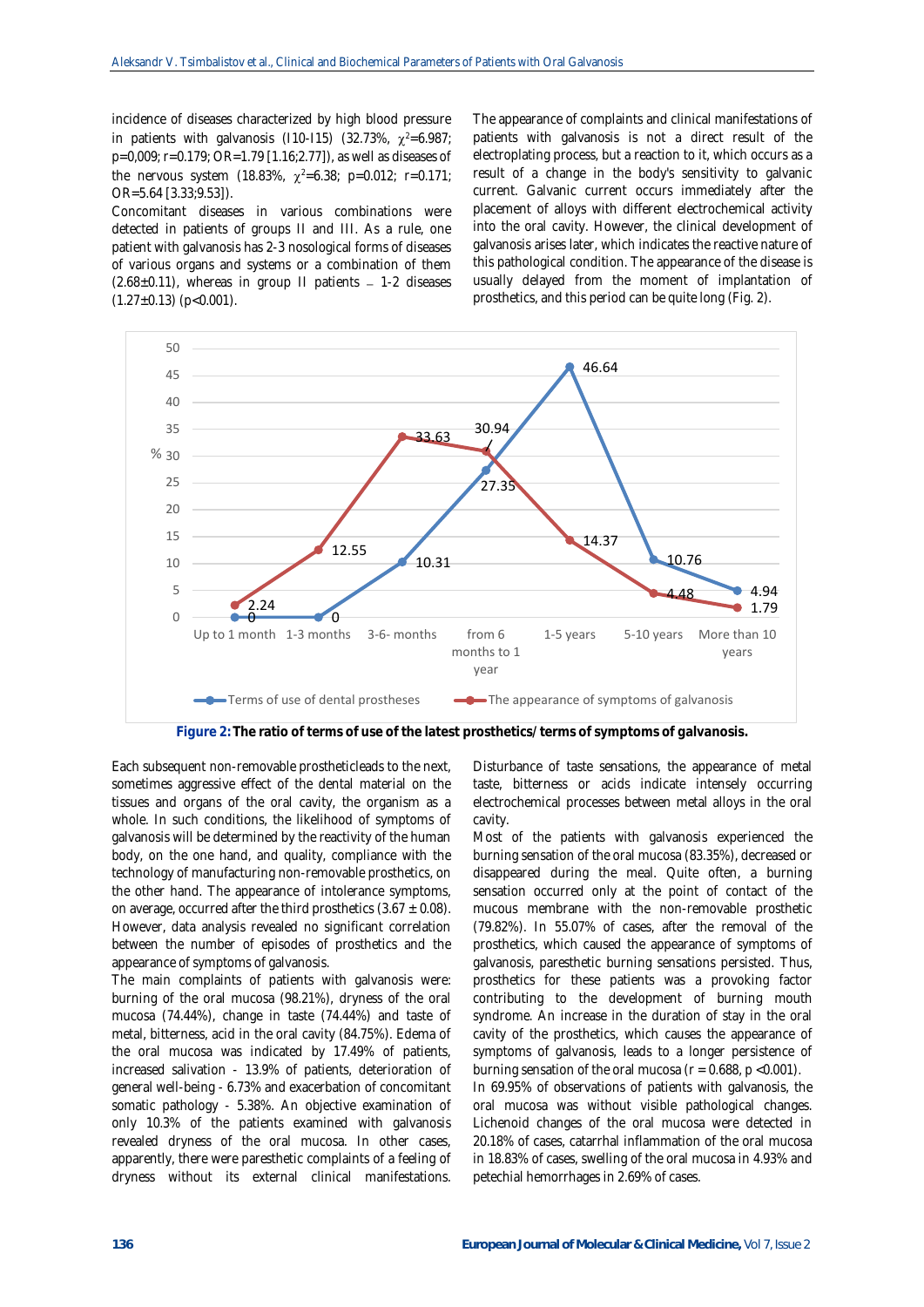The analysis of indicators of electrochemical processes in the oral cavity with different combinations of metal alloys is carried out (Table1, 2).

| Combination of metal<br>alloys in patients with<br>galvanosis | Patients with<br>galvanosis (group III)<br>(impedance level,<br>c.u./Cv, % | <b>Group II patients</b><br>(impedance level,<br>c.u./Cv, % | Combination of metal<br>alloys in group II<br>patients | $\mathsf{P}$ |
|---------------------------------------------------------------|----------------------------------------------------------------------------|-------------------------------------------------------------|--------------------------------------------------------|--------------|
| steel + steel( $n=32$ )                                       | $24.25 \pm 1.22$<br>Cv 6.16%                                               | $288.53 \pm 1.27$<br>Cv 2.44%                               | steel + steel( $n=17$ )                                | < 0.001      |
| steel + steel with NT                                         | $29.02 \pm 0.86$                                                           | $282.43 \pm 2.31$                                           | steel + steel with NT                                  | < 0.001      |
| $(n=49)$                                                      | Cv 4.81%                                                                   | Cv 4.28%                                                    | $(n=8)$                                                |              |
| steel with NT + steel with                                    | $21.92 \pm 0.79$                                                           | $272.44 \pm 1.53$                                           | steel with NT + steel                                  | < 0.001      |
| $NT(n=53)$                                                    | Cv 3.22%                                                                   | Cv 3.29%                                                    | with $NT(n=7)$                                         |              |
| $CCA + CCA (n=0)$                                             | $\overline{0}$                                                             | $316.91 \pm 1.12$<br>Cv 3.35%                               | $CCA + CCA (n=32)$                                     |              |
| $CCA + steel (n=12)$                                          | $38.91 \pm 1.43$<br>Cv 4.52%                                               | $306.42 \pm 2.21$<br>$CCA + steel (n=8)$<br>Cv 3.36%        |                                                        | < 0.001      |
| CCA+ steel with NT<br>$(n=24)$                                | $28.03 \pm 0.82$<br>Cv 3.73%                                               | $\overline{0}$                                              | CCA+ steel with NT<br>$(n=0)$                          |              |
| goldalloy+ steel (n=8)                                        | $32.37 \pm 1.38$<br>Cv 3.32%                                               | $296.6 \pm 2.14$<br>Cv 6.3%                                 | goldalloy+ steel (n=7)                                 | < 0.001      |
| gold alloy + gold alloy<br>$(n=0)$                            | $\overline{0}$                                                             | $332.22 \pm 1.65$<br>Cv 3.52%                               | gold alloy + gold alloy<br>$(n=8)$                     |              |
| $NCA+ NCA(n=0)$                                               | $\overline{0}$                                                             | $321.17 \pm 1.53$<br>Cv 2.88%                               | $NCA + NCA(n=21)$                                      |              |
| $NCA+$ steel $(n=17)$                                         | $30.33 \pm 1.64$<br>Cv 6.54%                                               | $\overline{0}$                                              | $NCA + steel (n=0)$                                    |              |
| NCA+ steel with NT                                            | $22.94 \pm 0.55$                                                           | $\overline{0}$                                              | $CA + steel$ with NT                                   |              |
| $(n=18)$                                                      | Cv 5.06%                                                                   |                                                             | $(n=0)$                                                |              |
| $SPA + steel (n=19)$                                          | $40.16 \pm 0.38$<br>Cv 3.66%                                               | $\boldsymbol{0}$                                            | $SPA + steel (n=0)$                                    |              |
| $SPA + SPA (n=0)$                                             | $\overline{0}$                                                             | $330.66 \pm 3.51$<br>Cv 5.75%                               | $SPA + SPA(n=7)$                                       |              |

Note: NT - titanium nitride, SPA- silver-palladium alloy, CCA - cobalt-chrome alloy, NCA - nickel-chrome alloy.

In patients with galvanosis, the lowest impedance values are determined when the following metal alloys are combined in the oral cavity: steel and steel; steel with NT and steel with NT. In group II patients, there was a decrease in the impedance of various combinations of steel and steel with NT. Perhaps these patients are at risk for the occurrence galvanosis. When comparing 2 groups of patients, the data obtained had statistical significance (p<0.001).A coefficient of variation of less than 10% indicates a small degree of data dispersion. Thus, the average values of the impedance are significant and represent a homogeneous population.

Analysis of data obtained when measuring the values of galvanic current showed that the highest values were found in patients with a combination of steel and steel with HT in both groups. In patients with galvanosis, the level of galvanic currents in the oral cavity is significantly increased (p<0.001) relative to group II data.

**Table 2: Measurement of the value of the galvanic current in the oral cavity of patients with galvanosis (group III)** 

| and group II patients                                         |                                                                                          |                                                                             |                                                        |         |  |
|---------------------------------------------------------------|------------------------------------------------------------------------------------------|-----------------------------------------------------------------------------|--------------------------------------------------------|---------|--|
| Combination of metal<br>alloys in patients with<br>galvanosis | Patients with<br>galvanosis (group III)<br>(value of the galvanic<br>current, mkA/Cv, %) | <b>Group II patients</b><br>(value of the<br>galvanic current,<br>mkA/Cv, % | Combination of metal<br>alloys in group II<br>patients | P       |  |
| steel + steel( $n=32$ )                                       | $20.97 + 1.52$<br>Cv 41.0%                                                               | $4.76 \pm 0.56$<br>Cv 47.24%                                                | steel + steel( $n=17$ )                                | < 0.001 |  |
| steel + steel with NT                                         | $38.98 + 2.12$                                                                           | $6.75 + 0.98$                                                               | steel + steel with NT                                  | < 0.001 |  |
| $(n=49)$                                                      | Cv 38.03%                                                                                | Cv 38.59%                                                                   | $(n=8)$                                                |         |  |
| steel with NT + steel                                         | $32.94 + 2.34$                                                                           | $6.71 + 1.39$                                                               | steel with NT + steel                                  | < 0.001 |  |
| with NT $(n=53)$                                              | Cv 51.74%                                                                                | Cv 50.66%                                                                   | with NT $(n=7)$                                        |         |  |
| $CCA + CCA (n=0)$                                             | $\Omega$                                                                                 | $3.19 \pm 0.33$<br>Cv 59.44%                                                | $CCA + CCA (n=32)$                                     |         |  |
| $CCA + steel (n=12)$                                          | $14.08 \pm 1.5$<br>Cv 35.57%                                                             | $4.88 \pm 1.01$<br>Cv 54.2%                                                 | $CCA + steel (n=8)$                                    | < 0.001 |  |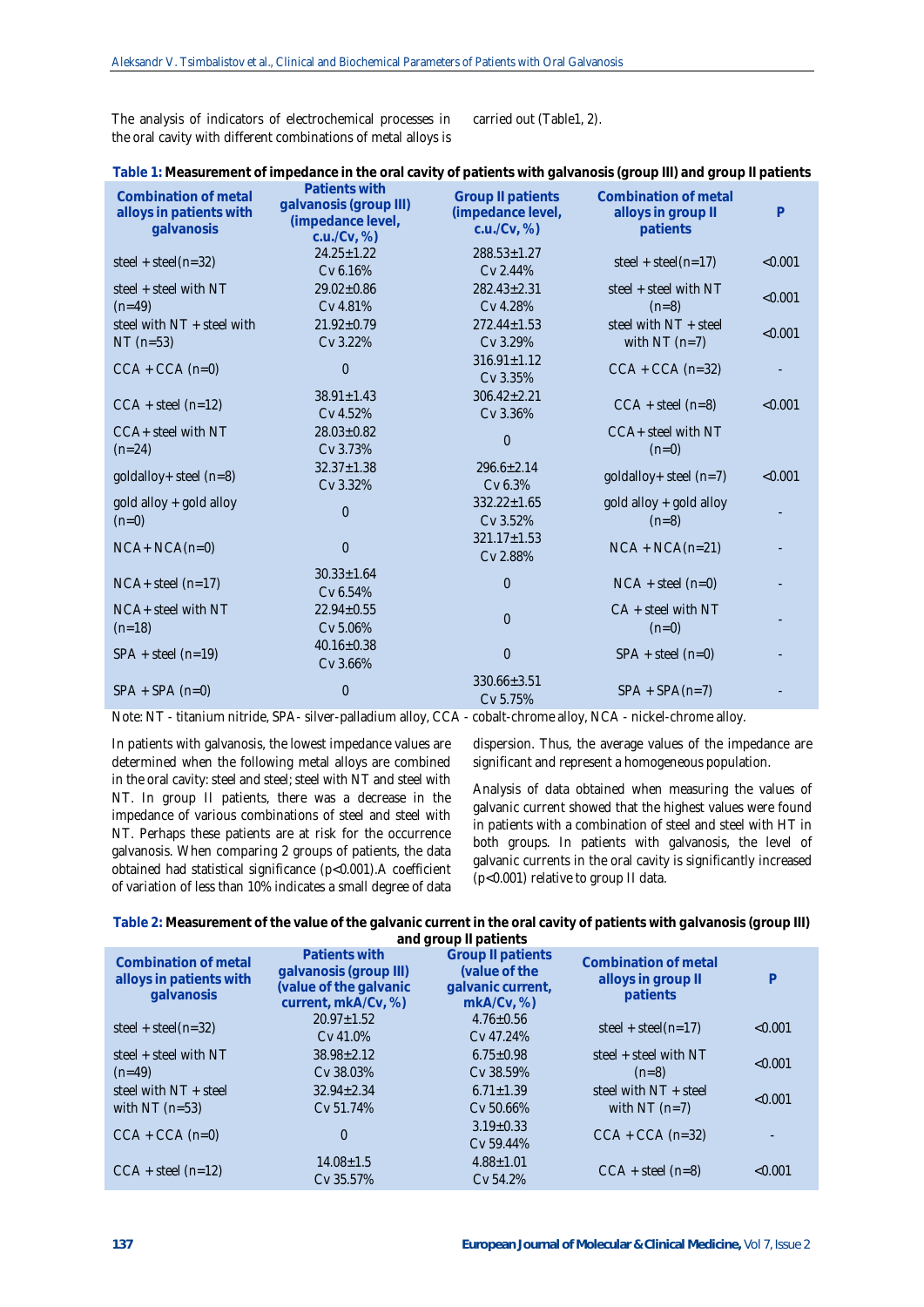| $CCA+$ steel with $NT$            | $25.58 \pm 2.14$ | $\Omega$                              | $CCA +$ steel with NT       |         |
|-----------------------------------|------------------|---------------------------------------|-----------------------------|---------|
| $(n=24)$                          | Cv 40.18%        |                                       | $(n=0)$                     |         |
| $qold alloy + steel (n=8)$        | $14.5 \pm 2.75$  | $3.0 \pm 0.61$                        |                             |         |
|                                   | Cv 50.14%        | Cv 57.74%                             | $qoldallow+steel(n=7)$      | < 0.001 |
| $qold$ alloy + $qold$ alloy       |                  | $2.38 \pm 0.4$                        | $qold$ alloy + $qold$ alloy |         |
|                                   | $\overline{0}$   | Cv 44.66%                             |                             |         |
| $(n=0)$                           |                  |                                       | $(n=8)$                     |         |
| $NCA + NCA(n=0)$                  | $\overline{0}$   | $3.9 \pm 0.42$                        | $NCA + NCA(n=21)$           |         |
|                                   |                  | Cv 48.53%                             |                             |         |
| $NCA + steel (n=17)$              | $10.0 \pm 1.03$  | $\overline{0}$                        |                             |         |
|                                   | $Cv$ 30.91%      |                                       | $NCA + steel (n=0)$         |         |
| $NCA +$ steel with NT<br>$(n=18)$ |                  | $15.5 \pm 1.71$<br>$\overline{0}$     | $CA + steel$ with NT        |         |
|                                   | Cv 45.47%        |                                       | $(n=0)$                     |         |
| $SPA + steel (n=19)$              |                  | $\overline{0}$<br>$SPA + steel (n=0)$ |                             |         |
|                                   | $12.0 \pm 1.63$  |                                       |                             |         |
|                                   | Cv 44.95%        |                                       |                             |         |
| $SPA + SPA (n=0)$                 |                  | $2.43 \pm 0.4$                        |                             |         |
|                                   | $\overline{0}$   | Cv 40.18%                             | $SPA + SPA (n=7)$           |         |
|                                   |                  |                                       |                             |         |

Note: NT - titanium nitride, SPA- silver-palladium alloy, CCA - cobalt-chrome alloy, NCA - nickel-chrome alloy.

However, the values of the coefficient of variation indicate that the sample is heterogeneous and that there is a significant variation in the attribute values in the aggregate. When estimating the value of the galvanic current using an ammeter, we get a significant variation in values. It should be noted that the absolute values of the current value do not correlate with the severity of the clinical picture of galvanosis. A positive average correlation was found between the severity of the clinical picture of galvanosis and the level of impedance in the oral cavity ( $r=0.573$ ,  $p<0.001$ ).

There is an opinion that mixed saliva in normal conditions of a healthy organism reflects the level and composition of

substances of low and average molecular weight in plasma, since it is formed from blood. The pathology of the oral cavity makes its own adjustments to the composition and concentration of LMMWSs as a result of the receipt of these substances from the lesion.

The study of LMMWSs showed the presence of statistically significant differences between the values of this parameter in plasma and mixed saliva in patients of groups I and III, II and III (Table3). Patients with galvanosis, had the level of LMMWSs in plasma and mixed saliva significantly higher compared to the data of groups I and II.

| Table 3: The content of LMMWSs in patients of groups I, II and III |                        |                         |                                 |                |                |                |
|--------------------------------------------------------------------|------------------------|-------------------------|---------------------------------|----------------|----------------|----------------|
| Parameter                                                          | Group I<br>$(M \pm m)$ | Group II<br>$(M \pm m)$ | <b>Group III</b><br>$(M \pm m)$ | P <sub>1</sub> | P <sub>2</sub> | P <sub>3</sub> |
| <b>LMMWSs in</b><br>plasma(c.u.)                                   | $15.12 + 1.24$         | $18.51 + 1.22$          | $22.12+0.77$                    | 0.052          | < 0.001        | 0.013          |
| LMMWSs in<br>erythrocytes(c.u.)                                    | $30.22 + 0.88$         | $31.54 + 0.91$          | $32.73 + 0.99$                  | 0.298          | 0.059          | 0.376          |
| <b>LMMWSs in mixed</b><br>saliva $(c.u.)$                          | $17.42 + 0.93$         | $19.93 + 0.94$          | $29.88 \pm 0.62$                | 0.058          | < 0.001        | < 0.001        |

Note: P1 – level of significance of differences between group I and group II; P2 – level of significance of differences between group I and group III; P3 - level of significance of differences between group II and group II

The assessment of the metabolic status of patients with galvanosis on the content of LMMWSs corresponds to the general clinical somatic assessment of the state of the organs and systems of patients. A direct correlation was found between the values of LMMWSs in the plasma and the level of somatic pathology of the patients examined with galvanosis ( $r = 0.612$ ,  $p < 0.001$ ).

The content of LMMWSs in the mixed saliva increases, which may indicate the activity of electrochemical processes, the breakdown of high-molecular substances contained in saliva, as well as the release of various regulatory peptides of saliva, changes in the content of local immuno reactivity factors.

Consequently, the high content of LMMWSs in the blood and mixed saliva in patients with galvanosis indicates endogenous intoxication resulting in the impairment of many organs and systems, which is confirmed by anamnesis and examination data, due to the introduction of dental material that increases the degree of toxic load, has a negative impact on the surrounding tissues and the body as a whole, causing a response, expressed in enhancement of destructive processes.

## **CONCLUSION**

Thus, galvanosis is 2.7 times more often diagnosed in women than in men. The peak incidence of galvanosis accounts for middle-aged people. Patients with galvanosis who were also likely to have diseases of the digestive system, diseases of the circulatory system , diseases of the nervous system prevail among comorbidities. Consequently, the course of the underlying disease in the examined patients is complicated by concomitant somatic pathology due to the observed polymorbidity.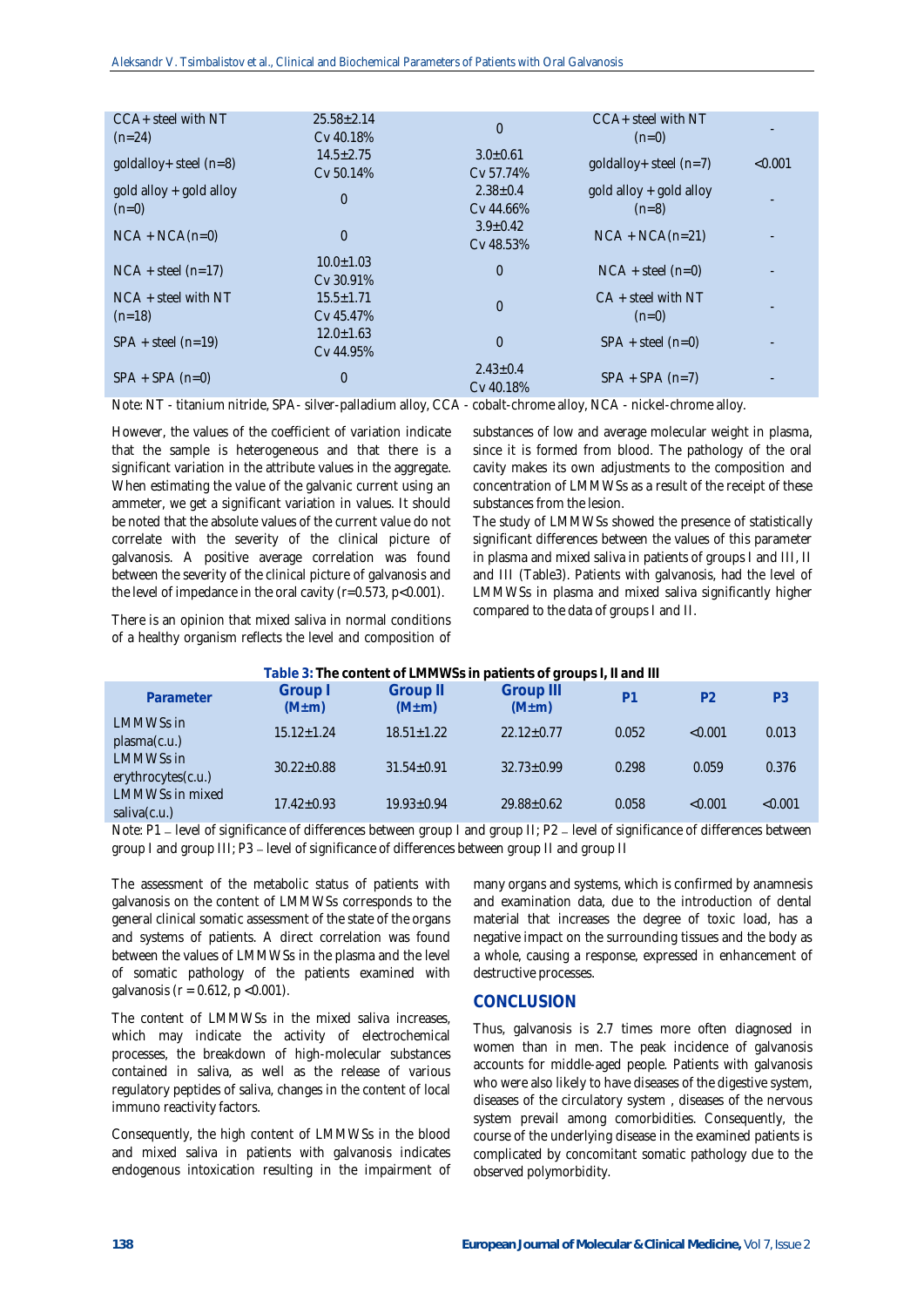Quite often, the elimination of the local etiological factor of patients with galvanosis does not lead to the complete disappearance of burning sensation of the oral mucosa, which indicates the leading role of local factors in the development of the burning mouth syndrome. It should also be noted that the severity of paresthetic sensations in galvanosis directly depends on the number of background diseases in one patient ( $r = 0.504$ ,  $p < 0.001$ ), which makes it difficult to choose the right therapeutic measures and adversely affects the results of treatment, since the elimination of the local cause often does not leads to the disappearance of burning sensation of the oral mucosa.

The absence of specific manifestations of galvanosis, the prevalence of subjective symptoms complicate the differential diagnosis of this symptom complex from all other similar clinical conditions.

The absolute values of the current value recorded in the oral cavity do not correlate with the subjective and objective manifestations of galvanosis. A positive average correlation was found between the severity of the development of galvanosis and the level of impedance in the oral cavity.

The level of LMMWSs in plasma and mixed saliva of patients with galvanosis is significantly higher compared to patients without complaints and intolerance to dental materials. Therefore, the placement of a dental material into the oral cavity that activates electrochemical processes with the development of galvanosis of patients with a burdened somatic history leads to an even greater increase in the level of LMMWSs in biological fluids of the body and, accordingly, the degree of intoxication of the body. This fact should be taken into account when planning and implementing a comprehensive treatment plan for patients with galvanosis.

# **CONFLICT OF INTEREST**

## None

## **REFERENCES**

- 1. Kettelarij, J.A., Liden, C., Axen, E., Julander, A. 2014. Cobalt, nickel and chromium release from dental tools and alloys. Contact dermatitis,70(1):3-10.DOI: 10.1111/cod.12111.
- 2. Sutow, E.J., Maillet, W.A., Taylor, J.C., Hall, G.C. 2004. In vivo galvanic currents of intermittently contacting dental amalgam and other metallic restorations. Dental materials, 20(9): 823-831. DOI: [10.1016/j.dental.2003.10.012](https://doi.org/10.1016/j.dental.2003.10.012)
- 3. Sousa, L.L., Silva, J.W.J., Sampaio, N.A.S., Nakazato, R.Z., Acciari, H.A., Codaro, E.N. 2014. Corrosion process development of a Ni-Cr-Mo alloy used in dental prosthesis. International journal of engineering research and development, 10(3):70-76.
- 4. Garhammer, P., Hiller, K.A., Reitinger, T., Schmalz, G. 2004. Metal content of saliva of patients with and without metal restorations. Clinical oral investigations, 8(4): 238-242. DOI: [10.1007/s00784-](https://www.researchgate.net/deref/http%3A%2F%2Fdx.doi.org%2F10.1007%2Fs00784-004-0281-4) [004-0281-4](https://www.researchgate.net/deref/http%3A%2F%2Fdx.doi.org%2F10.1007%2Fs00784-004-0281-4)
- 5. Al-Imam, H., Benetti, A.R., Ozhayat, E.B., Pedersen, A.M., Johansen, J.D., Thyssen, J.P., Jellesen, M.S., Gotfredsen, K. 2016. Cobalt release and complications resulting from the use of dental prostheses. Contact dermatitis, 75(6):377-383.DO[I:10.1111/cod.12649](https://doi.org/10.1111/cod.12649)
- 6. Denizoglu, S., Duymus, Z.Y., Akyalcin, S., 2004. Evaluation of ion release from two base- metal alloys at various pH levels. Journal of International Medical Research, 32(1): 33-38. DOI: 10.1177/147323000403200105
- 7. Alp, G., Cakmak, G., Sert, M., Burgaz, Y. 2018. Corrosion potential in artificial saliva and possible genotoxic and cytotoxic damage in buccal epithelial cells of patients who underwent Ni-Cr based porcelain-fused-to-metal fixed dental prostheses. Mutation research-genetic toxicology and environmental mutagenesis, 827(2):19-26.DOI: 10.1016/j.mrgentox.2018.01.004.
- 8. Poniakina, I.D., Lebedev, K.A., Maksimovskii, Yu.M., Mitronon, A.V.,Sagan, L.G., Sagan, N.N. 2009. Saliva pH and galvanic current ways in mouth tissues and liquids. Stomatology, 88(1):32-37. (In Russ.)
- Banchenko, G.V., Fleĭsher, G.M., Suvorov, K.A., 2012. 9. Electromagnetic allergy-galvanosis. Medicinskiialfavit, 2(7): 42-51. (In Russ.)
- 10. Turdean, G.L., Craciun, A., Popa, D., Constantiniuc, M. 2019. Study of electrochemical corrosion of biocompatible Co-Cr and Ni-Cr dental alloys in artificial saliva. Influence of pH of the solution.Materials chemistry and physics, 233. DOI: [10.1016/j.matchemphys.2019.05.041](https://www.researchgate.net/deref/http%3A%2F%2Fdx.doi.org%2F10.1016%2Fj.matchemphys.2019.05.041)
- 11. Lebedev, K.A.,Yanushevich, O.O., Zhuruli, N.B., Maksimovskiy, Yu.M., Mitronin, A.V., Ponyakina I.D., Sagan, L.G., Legoshin, S.N., Pashkova, G.S.,Prosfirova, E.P., Zhuruly, G.N., Potemkina, I.V. 2013. Combination of high Galvanic currents and area of inflammation is the main cause of the galvanism syndrome. Clinical dentistry, 4(68): 50-56. (In Russ.)
- 12. Mikhailova, E. 2019. Algorithms for diagnosis of intolerance to dental construction materials. Medical Alliance, 7(4):93-105.(In Russ.)DOI: 10.36422/23076348-2019-7-4-93-105
- 13. Velichko, L.S., Yashchikovsky, N.V. 2011. Prevention and treatment of patients with intolerance to metallic prostheses of galvanic nature.Sovremennajastomatologija, 1(52):69-71.(In Russ.)
- 14. Malakhova,M.Ya., Zubatkina, O.V. 2004. Metabolic criteria for homeostasis. Arkhangelsk: Pomor. University:116. (In Russ.)
- 15. Petrosyan, L.B.,Tsimbalistov, A.V., Lopushanskaya, T.A., Malakhova,M.Ya. 2018. Intoxication syndrome in dental patients and its verification. Scientific statements. Medicine series. Pharmacy, 43(3):379- 392.(In Russ.)DOI: 10.18413/2075-4728-2018-41-3- 379-392
- 16. Kelina,N.Ju., Bezruchko, N.V., Rubcov, G.K. 2012. Biochemical manifestations of endotoxicosis: methodological aspects of study and assessment, prognostic significance (analytical